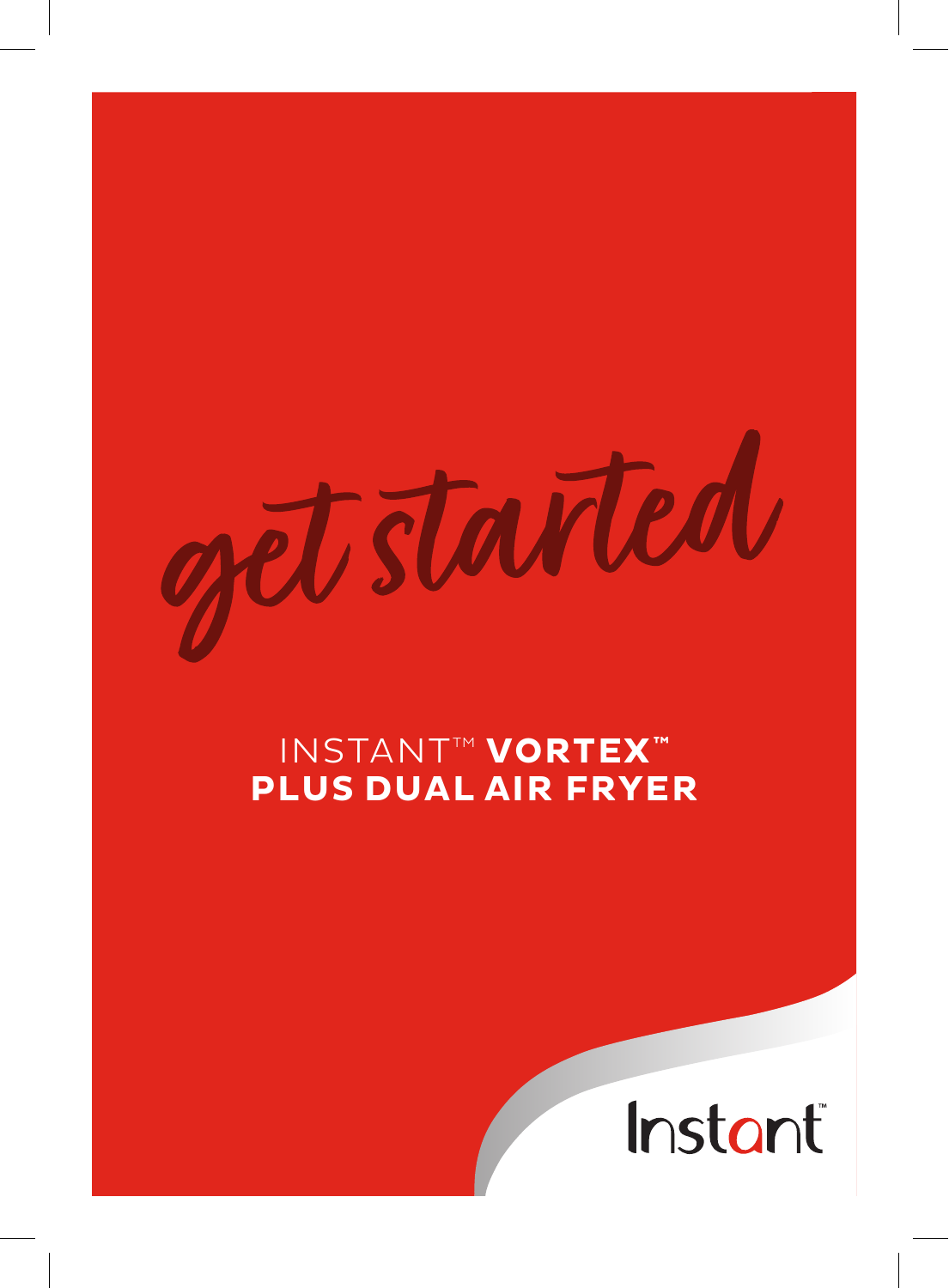

Welcome to your new Instant™ Vortex™ Plus!

This Instant Vortex Plus Dual Air Fryer can help you cook delicious meals with less oil and less hassle. We hope you fall in love with Instant air frying, and enjoy it in your kitchen for years to come!



**Subscribe to our e-newsletter** to receive regular recipe e-books and find your next dinner favourite.



Download the **Instant Brands Connect app** to access 1000+ recipe ideas.

If you have any comments or queries, please get in touch with us via:

- *•* The helpdesk on **instantbrands.co.uk/contact-us/**
- *•* Sending an email to **UKSupport@instantbrands.com** (if located in the UK)

or **EUSupport@instantbrands.com** (if located in the EU).

*•* Calling +44 (0) 3331 230051

You may also find the Frequently Asked Questions page on our website useful, which answers common Air Frying questions.

# **AWARNING**

Before using your new Vortex Plus, read all instructions, including the Safety and Warranty document. Failure to follow the safeguards and instructions may result in injury and/or property damage.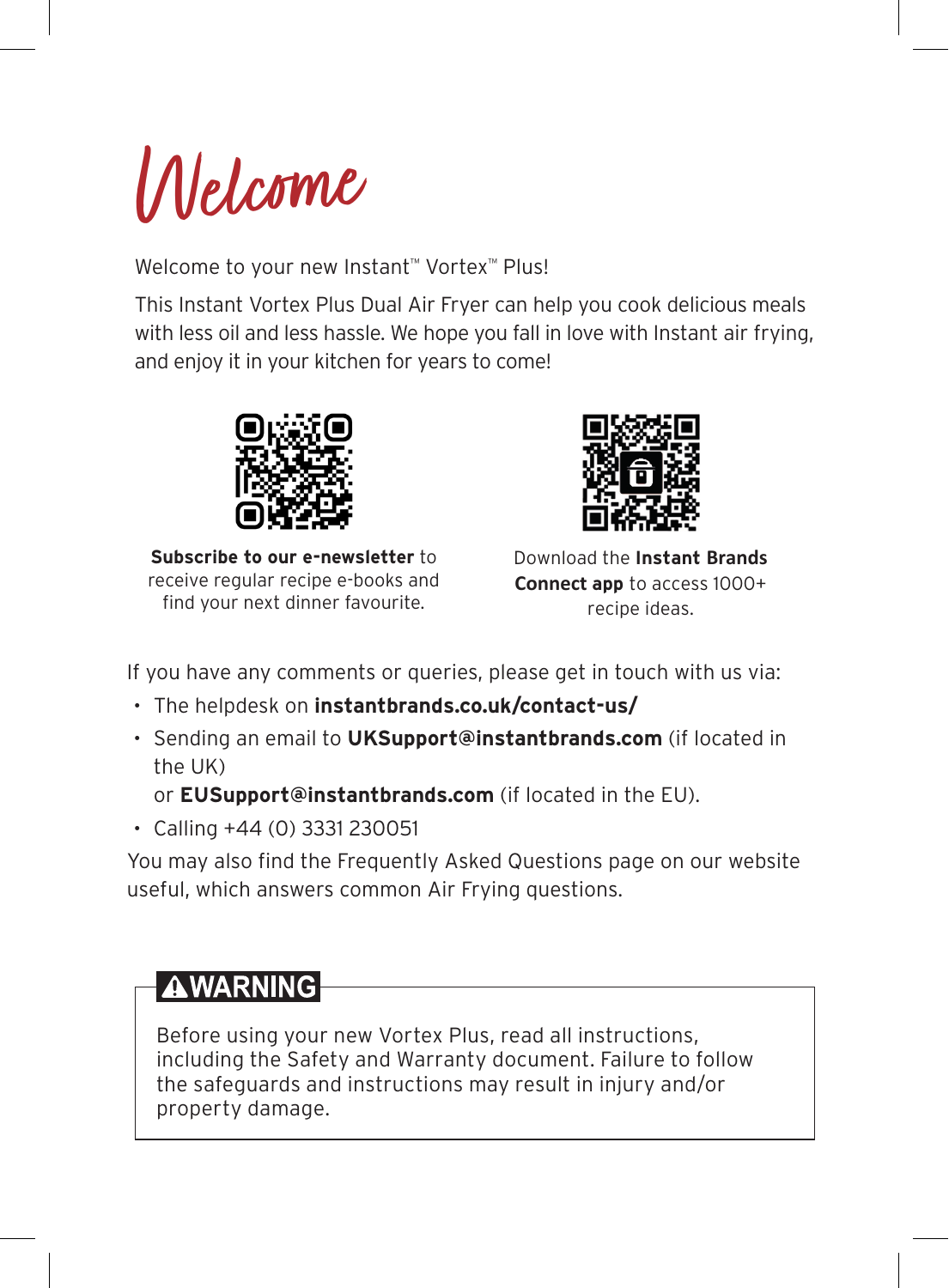# **CONTENTS**

| What's in the box      | 2               |
|------------------------|-----------------|
| Using your Vortex Plus | 3               |
| Initial set up         | 4               |
| Cooking                | 6               |
| Smart Programmes       | 9               |
| Using both baskets     | 10 <sup>°</sup> |
| Cleaning               | 13              |
| Learn more             | 14              |

# Product specifications

| Model                                 | Volume                                           | Wattage    | Power                | Weight    | <b>Dimensions</b>               |
|---------------------------------------|--------------------------------------------------|------------|----------------------|-----------|---------------------------------|
| DAF8132BK<br>[Black]                  | Total<br>7.6 Litres<br>Each basket<br>3.8 Litres | 1450-1700W | 220-240V~<br>50-60Hz | 7.45 kgs  | cm: 38.4 L x 40.3<br>W x 31.7 H |
| <b>DAF8132SS</b><br><b>Stainless1</b> | Total<br>7.6 Litres<br>Each basket<br>3.8 Litres | 1450-1700W | 220-240V~<br>50-60Hz | $7.9$ kgs | cm: 38.4 L x 40.3<br>W x 31.7 H |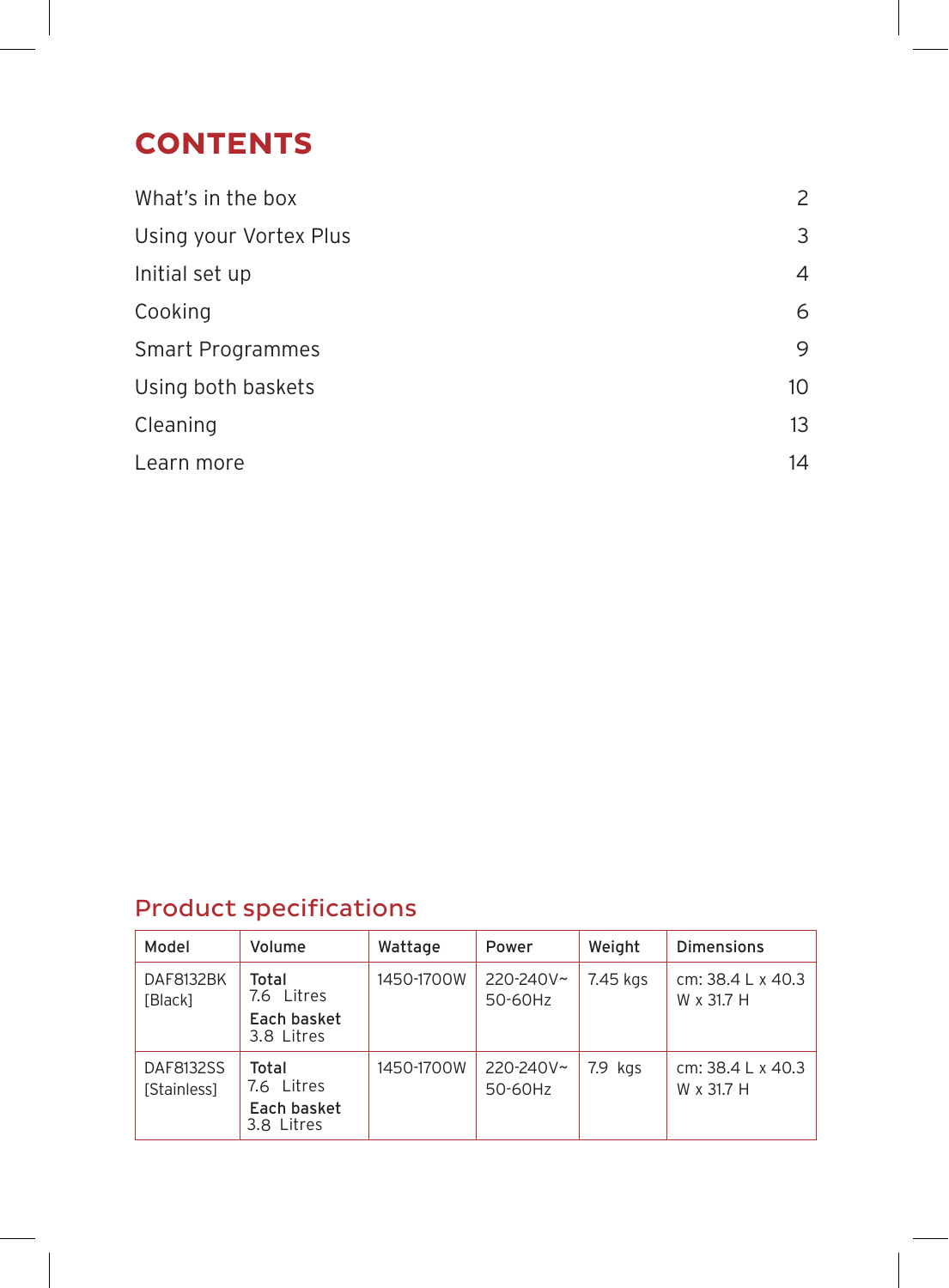# **WHAT'S IN THE BOX**

Air Fryer



# Parts + accessories



*Illustrations are for reference only and may differ from the actual product.*

## Remember to recycle!

We designed this packaging with sustainability in mind. Please recycle everything that can be recycled where you live. Be sure to keep this Guide, along with the Safety and Warranty insert for reference.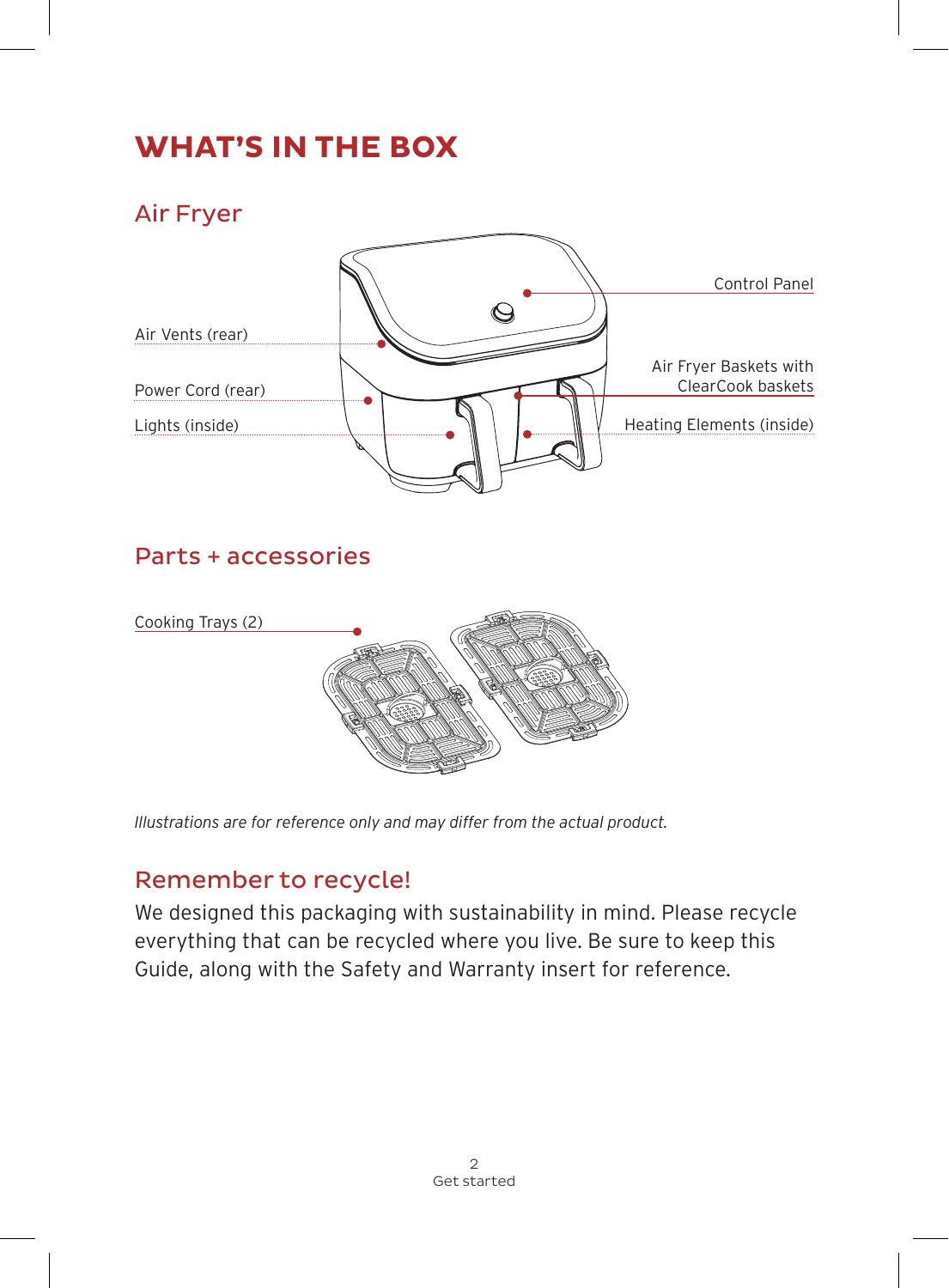# **USING YOUR VORTEX PLUS**

## Control panel

We've designed the control panel to be simple to use and easy to read.



- 1. Left + Right Basket Status Display
	- Cooking temperature
	- Cooking time
	- Messages
	- Error codes
- 2. Smart Programmes
- 3. Temperature Control
	- Increase or decrease cooking temperature
- 4. Time Control
	- Increase or decrease cooking time
- 5. Left (1) + Right (2) Basket Selectors
- 6. Light
- 7. SyncFinish
	- Set separate programmes to end at the same time
- 8. SyncCook
	- Match right and left basket settings
- 9. Start
- 10.Cancel
- 11. Control Panel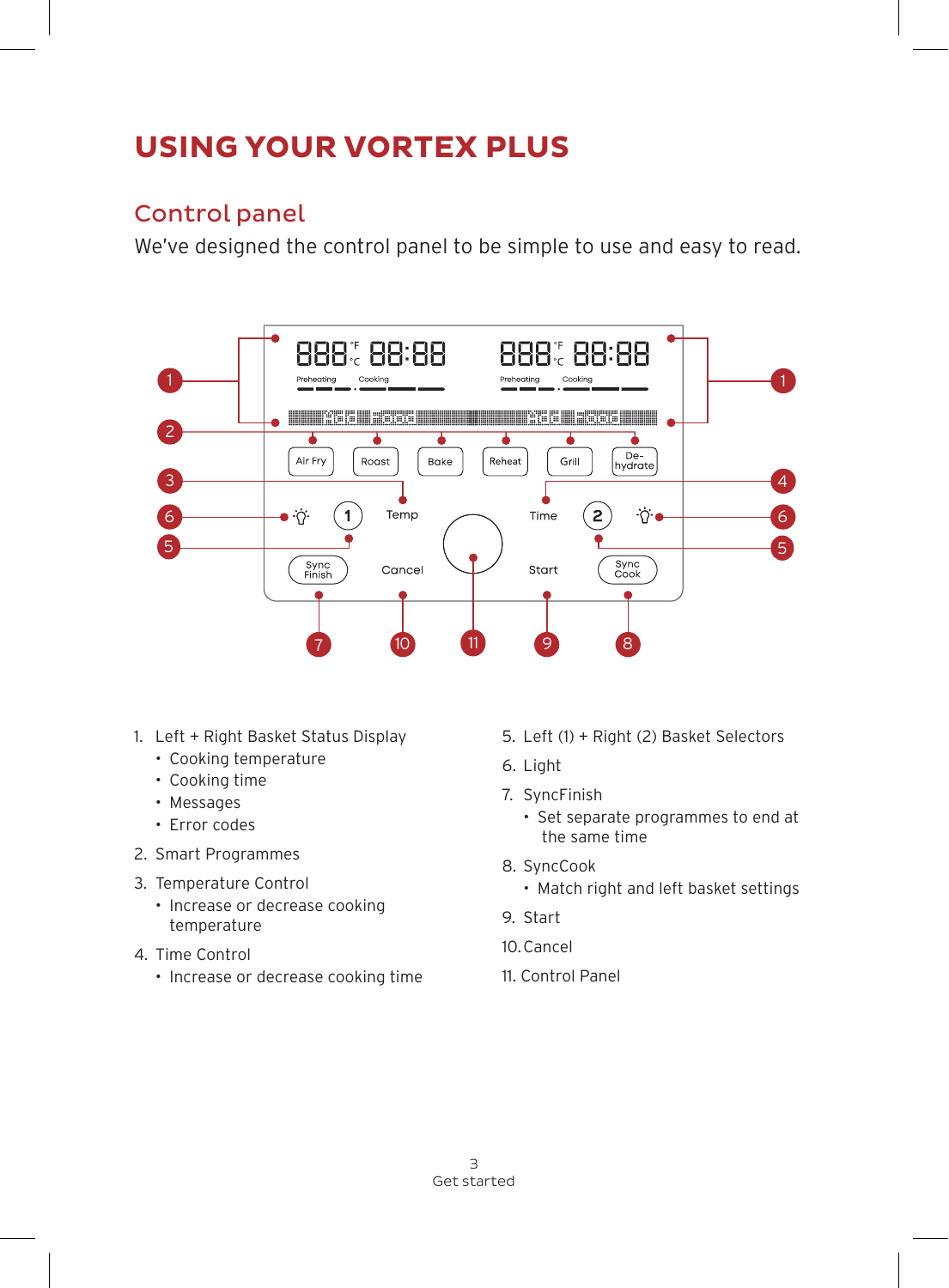## Turning the sound On/Off

You can set notification sounds to ON or OFF.

When in Ready or cooking modes, press and hold Time and Temp for 5 seconds until the display shows Sound On or Sound Off.

*Error alerts cannot be turned off.*

### Choosing the temperature scale

You can display cooking temperature in either Fahrenheit or Celsius.

When in Ready or Cooking modes, press and hold Temp for 5 seconds until the display shows °F or °C.

### Reset Smart Programmes to original settings

#### Reset individual Smart Programmes

• Once you've selected the Smart Programme, press and hold that Smart Programme button for 3 seconds.

*The Smart Programme's button blinks and the cooking time and temperature are restored to the factory default setting.*

#### Reset all Smart Programmes

With the cooker in Ready mode, press and hold the Control Dial for 3 seconds until the cooker beeps.

*All Smart Programme cooking times and temperatures are restored to the factory default setting.*

# **INITIAL SET UP**

## Unpack

- 1. Remove your new Vortex Plus from the box.
- 2. Remove all the packaging material from in and around the air fryer.
- 3. Make sure to remove all the accessories from inside the air fryer.
- 4. Don't remove the safety warning stickers or the rating label from the air fryer.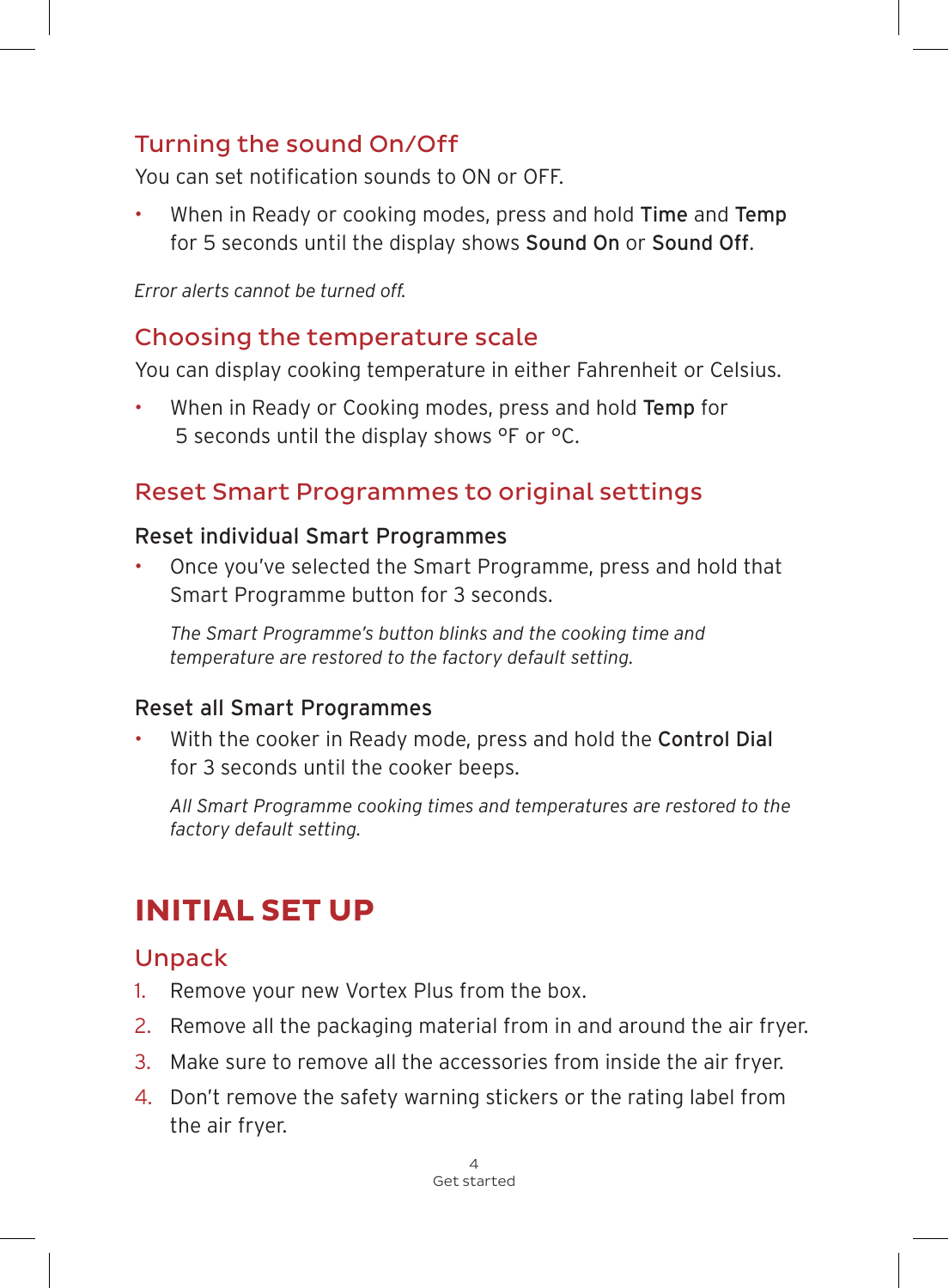## Clean before use

- 1. Wipe the interior with a damp cloth. Use a clean, soft cloth to dry.
- 2. Wash the accessories with hot water and dish soap. Rinse with warm, clear water and use a soft cloth to dry. See page 13 for more details.

## Placement

- 1. Place your Vortex Plus on a stable, level surface, away from combustible material and external heat sources. Do not place your Vortex Plus on top of another appliance.
- 2. Make sure to leave at least 13 cm of space above and around all sides of the appliance to allow for sufficient air flow.

### Test run

Before using your new Vortex Plus for the first time, perform a test run to ensure everything is working correctly.

### To perform a test run:

- 1. Follow the instructions for cooking on page 6.
- 2. Insert the cooking basket, but do not add food.
- 3. Select basket 1.
- 4. The Air Fry programme activates by default.
- 5. Change the cooking temperature to 400°F / 205°C.
- 6. Change the cooking time to 18 minutes.
- 7. Select basket 2.
- 8. The Air Fry programme activates by default.
- 9. Change the cooking temperature to 400°F / 205°C.
- 10. Change the cooking time to 18 minutes.
- 11. Press Start and the air fryer starts the test run.
- 12. When the display shows Add Food, just wait 10 seconds for the programme to resume (do not add any food).
- 13. When the display shows Turn Food, just wait 10 seconds for the programme to resume.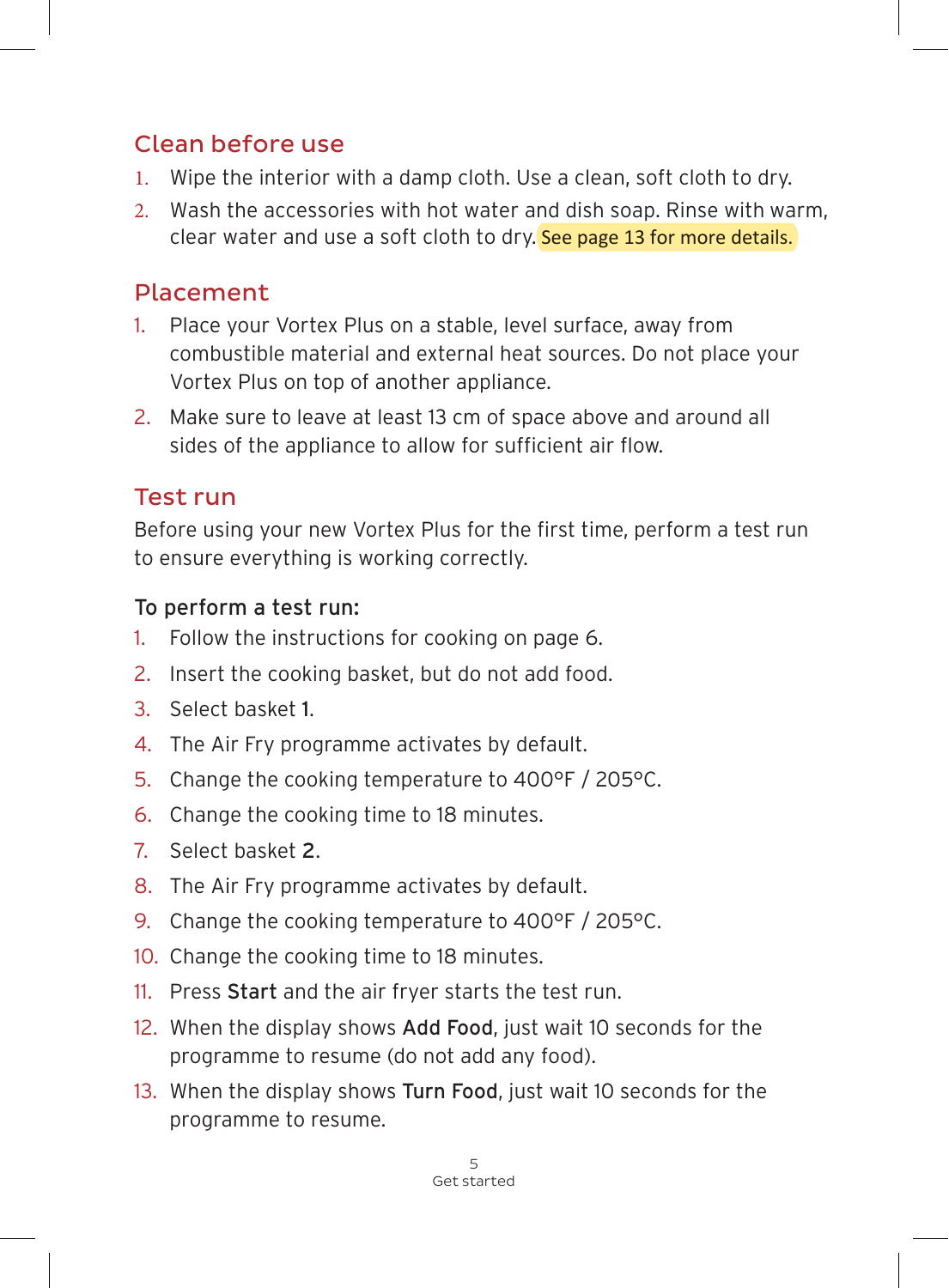14. After the cooking session is done, let the unit cool.

*Now you're ready to cook a meal in your Instant Vortex Plus!*

# **COOKING**

The Vortex Plus uses rapid air circulation to crisp or cook food, giving your meals all the rich, crispy flavour of deep frying, with little to no oil.

# **AWARNING**

### HOT SURFACES

The air fryer will be hot during and after cooking. Always exercise extreme caution when removing food from the hot cooking chamber. Touching hot surfaces may result in personal injury, and/or property damage.

#### MUST ALLOW AIR FLOW

To prevent personal injury, do not block air intake or air vents.

# What to cook in

The cooking basket and cooking tray are perforated to allow air to flow under and around your food, and should be used for most foods, like wings and cauliflower bites.

*You can place food right on the cooking tray, without using foil or other coverings.*

For the Baking programme only, you can use a metal or glass baking dish to hold things like batter for cakes and dough for breads. Place the baking dish inside the cooking basket for baking. Leave approximately 2.5 cm of space around all sides of the baking dish to allow heat to circulate evenly.

## How to cook

These instructions explain how to cook using one basket at a time. See below for information on using both baskets.

## Prep

Thaw, cut, season or batter your ingredients according to your recipe.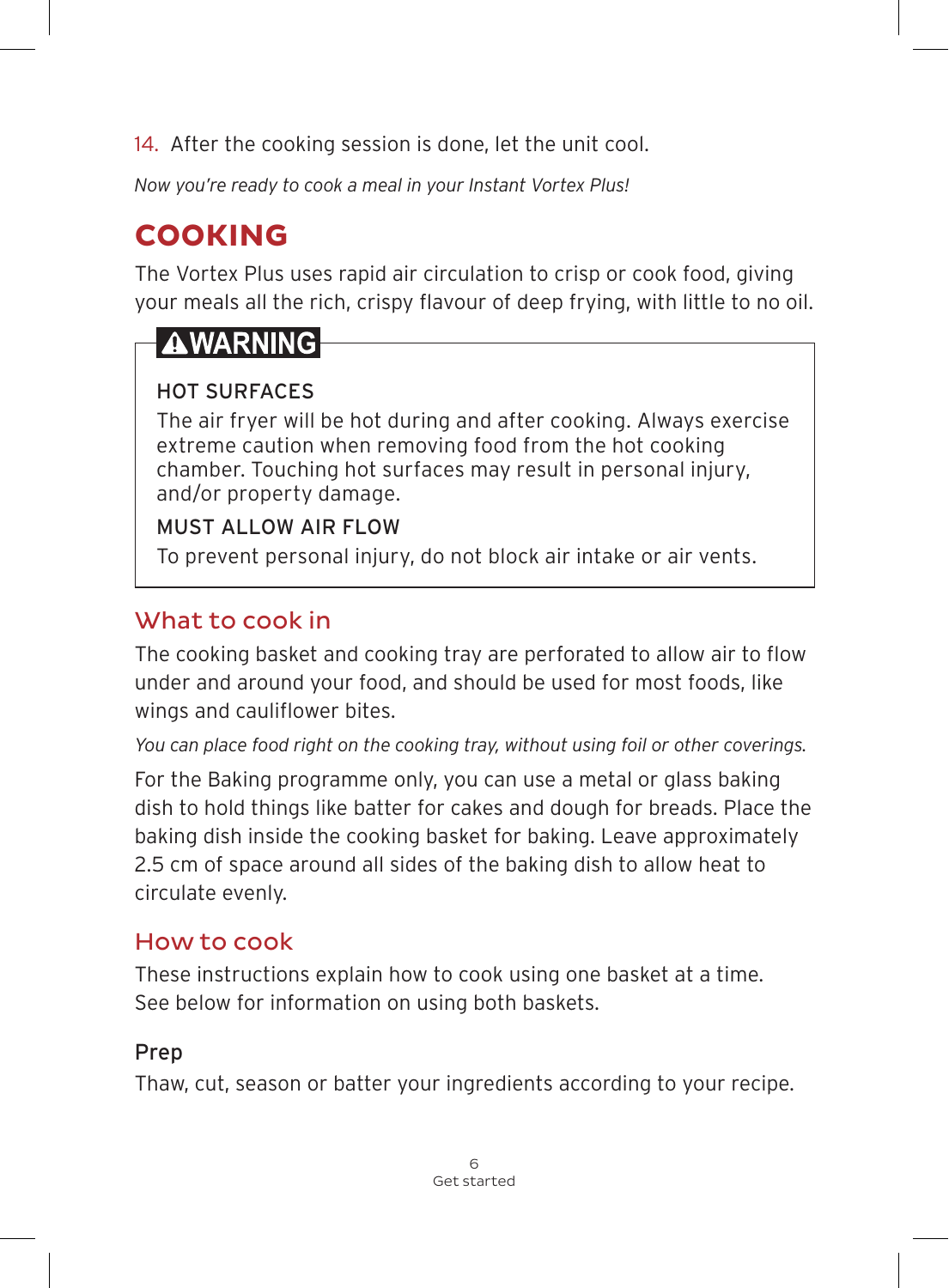#### Preheat

- 1. Insert the cooking basket into the air fryer.
- 2. Press 1 (to cook in left basket) or 2 (to cook in right basket).

*The Air Fry button blinks and the display shows the default time and temperature.*

3. If you want to select a smart programme other than Air Fry, press the button for the programme you want to use.

*The default time and temperature are displayed for that smart programme.*

- 4. If you want to adjust the cooking time, press Time and use the Control Dial to increase or decrease it.
- 5. If you want to adjust the cooking temperature, press Temp and use the Control Dial to increase or decrease it. *There is no preheating time for the Reheat smart programme.*
- 6. Press Start to begin. The status bar shows Preheating.
- 7. When the cooker reaches the target temperature, the display shows Add Food.

*Note: Add Food applies to Air Fry, Roast, Bake and Grill only.*

#### Cook

- 1. Remove the cooking basket and place your food into the basket.
- 2. Insert the cooking basket into the air fryer.
- 3. Cooking begins and the cooking countdown timer starts.

#### Turn

1. Part way through the cooking cycle the display shows Turn Food.

*This will not display for the Bake, Grill or Dehydrate smart programmes there is no need to turn the food partway through these cooking cycles.*

2. Remove the basket and carefully turn, flip, or rotate your food.

*If you do not remove the basket after Turn Food displays, cooking will proceed after 10 seconds.*

3. Insert the basket again. Cooking continues.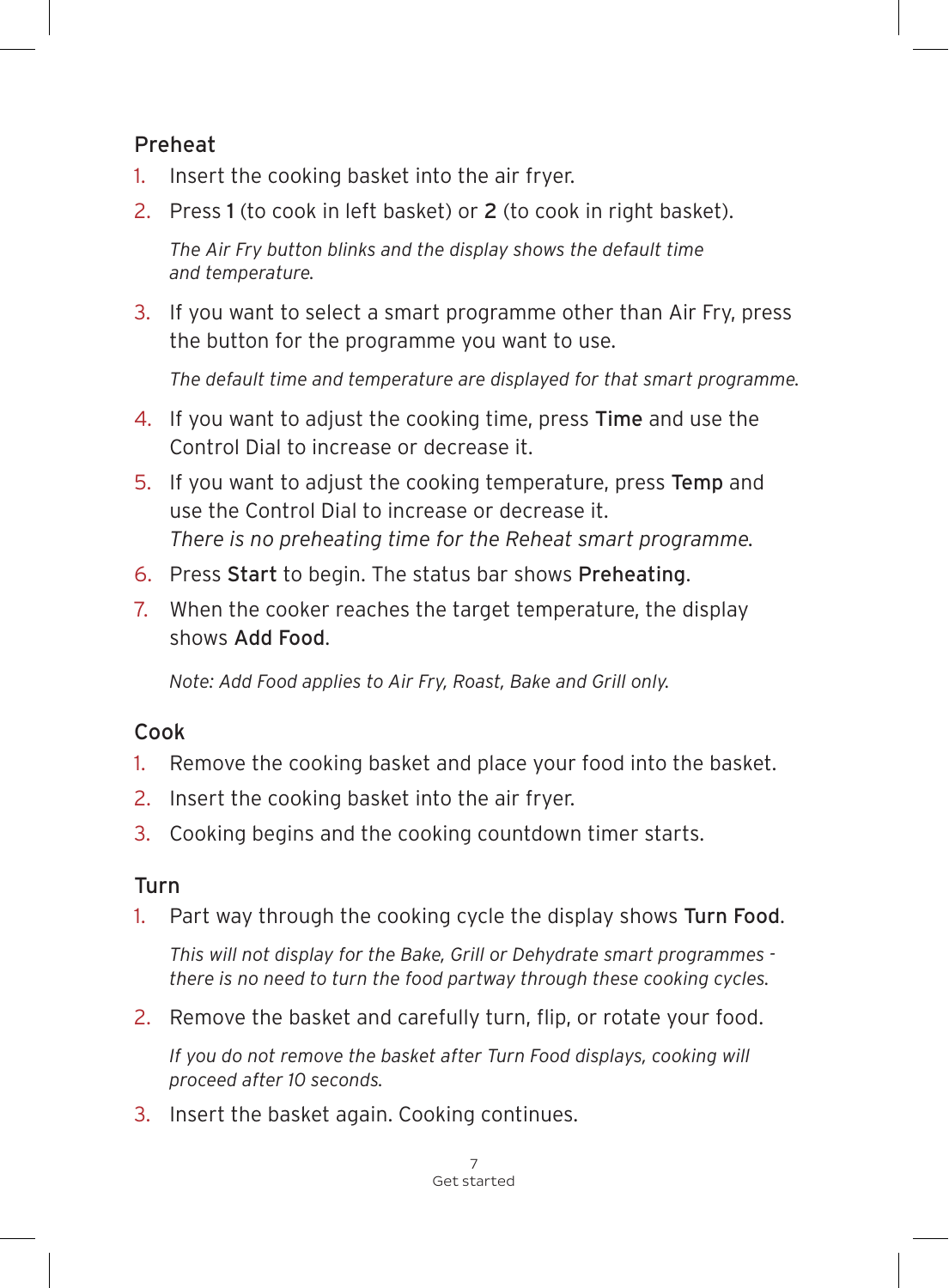#### Finish

When the smart programme completes, the air fryer beeps and the display shows End.

*The "Food-Ready" beep will come up 1 minute later after* **End** *(10 beeps in 10 minutes total) if the basket/door is not open.*

# Cooking in both baskets

Read the instructions for "using both baskets" on page 10 to learn how to:

- Use both baskets with different settings.
- Use both baskets with matching settings.
- Use both baskets with different settings, and have both programmes finish at the same time.

# Changing cooking time during cooking

You can change the cooking time after you've started a smart programme:

- 1. Press 1 or 2 to select the basket you want to change.
- 2. Press Time and use the Control Dial to increase or decrease it.
- 3. Then press the Control Dial to confirm the change.
- 4. Press Start to continue cooking.

*If you don't press Start, cooking continues using the former settings.*

# Changing cooking temperature during cooking

You can change the cooking temperature after you've started a smart programme:

- 1. Press 1 or 2 to select the basket you want to change.
- 2. Press Temperature and use the Control Dial to increase or decrease it.
- 3. Then press the Control Dial to confirm the change.
- 4. Press Start to continue cooking.

*If you don't press Start, cooking continues using the former settings.*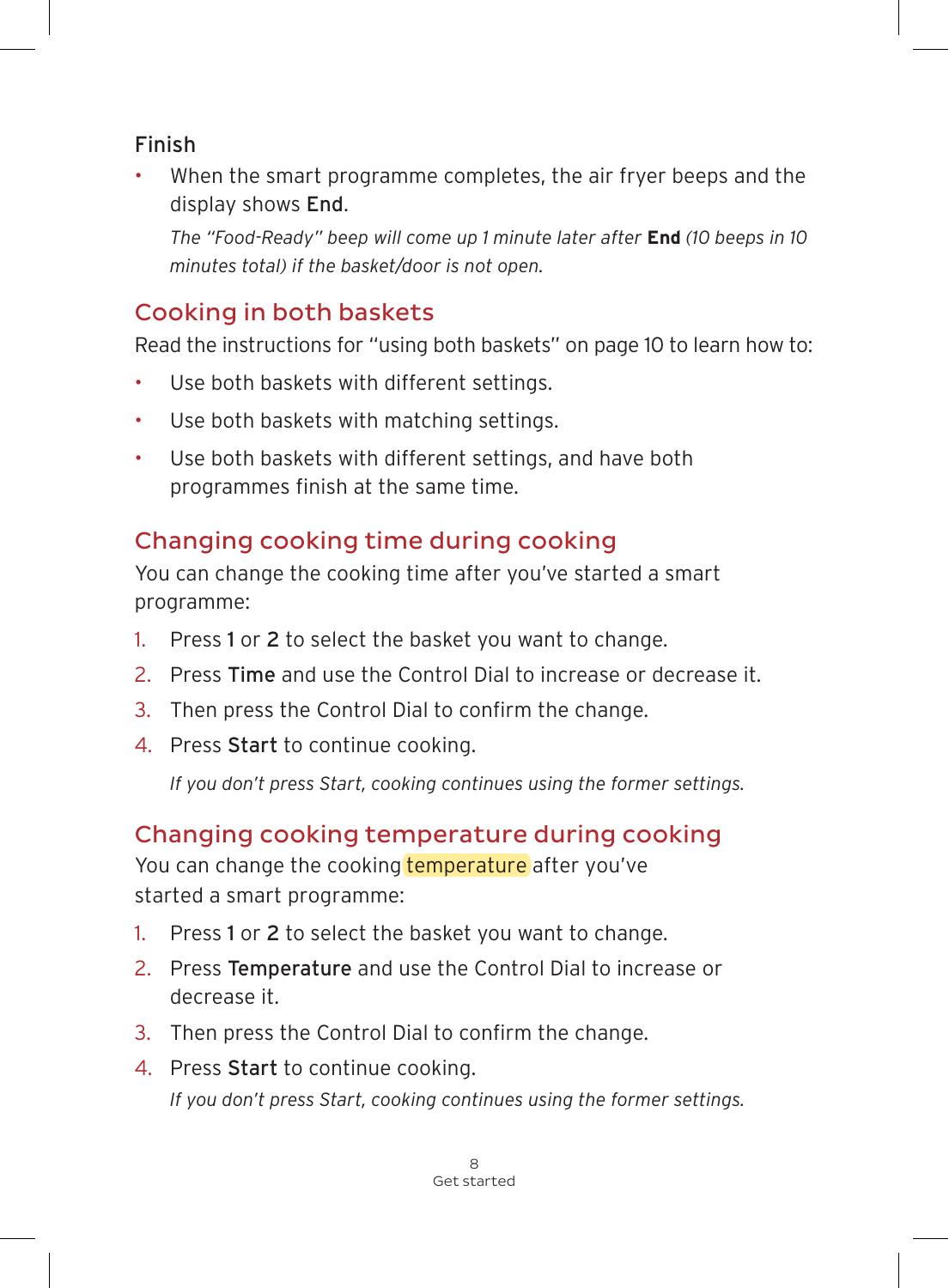# Cancel cooking during cooking

You can cancel cooking at any time after you've started a smart programme:

- 1. Press 1 or 2 to select the basket you want to cancel.
- 2. Press Cancel.

*If you press Cancel without selecting a basket, both baskets will be canceled.*

# **SMART PROGRAMMES**

### Air Fry

You can air fry foods like chips, cauliflower bites, wings, nuggets and more.

| Setting      | Default               | Minimum             | Maximum           |
|--------------|-----------------------|---------------------|-------------------|
| Temperature  | 385°F / 196°C         | 180°F / 82°C        | 400°F / 205°C     |
| Cooking Time | 15 minutes<br>(00:15) | 1 minute<br>(00:01) | 1 hour<br>(01:00) |

### Roast

You can roast foods like beef, lamb, pork, poultry, vegetables and scalloped potatoes, for a deliciously tender inside and browned outside.

| Setting             | Default               | Minimum             | Maximum           |
|---------------------|-----------------------|---------------------|-------------------|
| Temperature         | 400°F / 205°C         | 180°F / 82°C        | 400°F / 205°C     |
| <b>Cooking Time</b> | 18 minutes<br>(00:18) | 1 minute<br>(00:01) | 1 hour<br>(01:00) |

### Bake

You can bake foods like breads, cakes, pastries and buns, with the Vortex as your own "mini oven".

| Setting      | Default               | Minimum             | Maximum           |
|--------------|-----------------------|---------------------|-------------------|
| Temperature  | 350°F / 176°C         | 180°F / 82°C        | 400°F / 205°C     |
| Cooking Time | 20 minutes<br>(00:20) | 1 minute<br>(00:01) | 1 hour<br>(01:00) |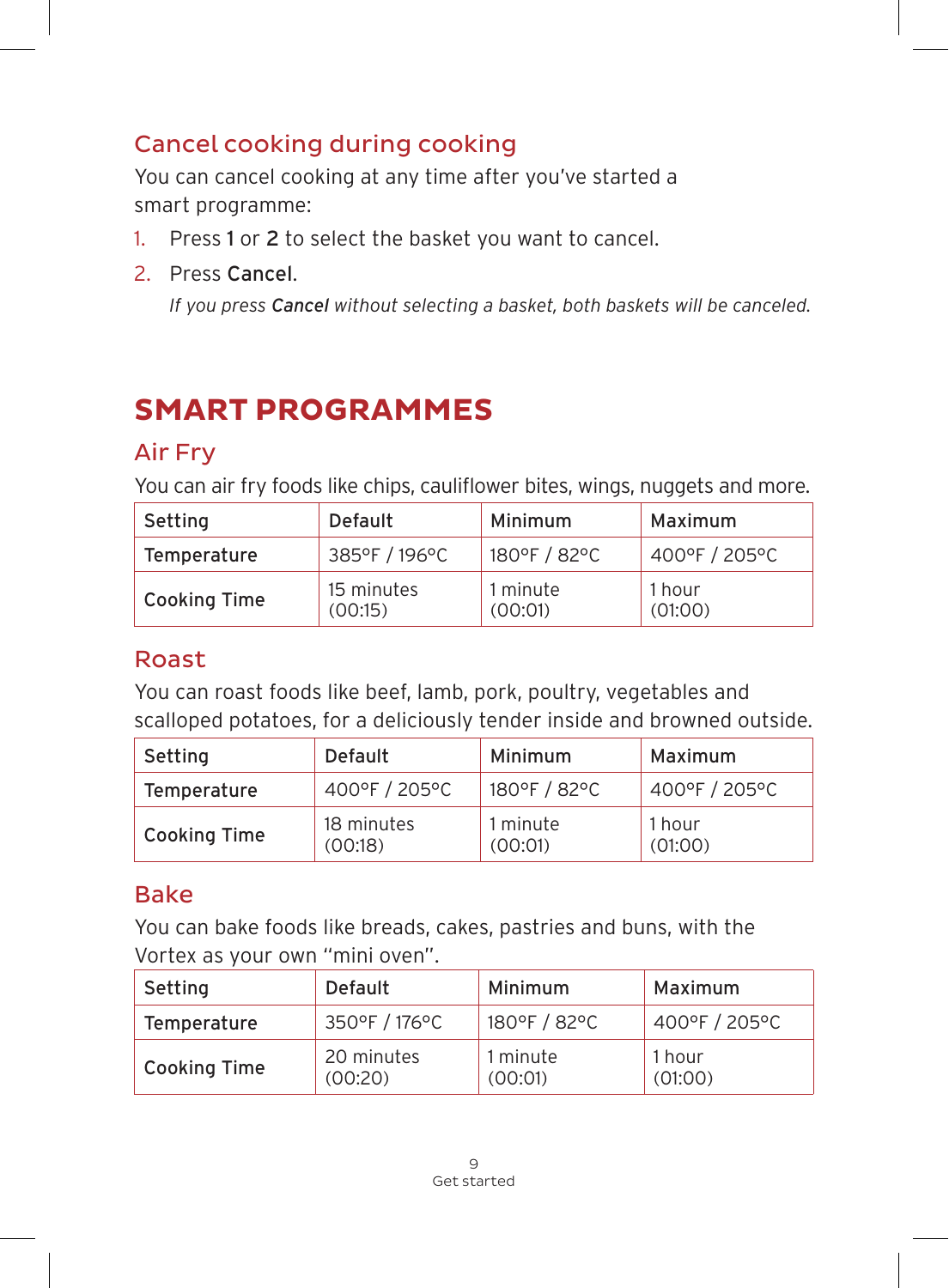## Grill

Grilling cooks using direct top-down heating, perfect for melting cheese on French onion soup, and nachos.

| Setting             | Default              | Minimum             | Maximum               |
|---------------------|----------------------|---------------------|-----------------------|
| Temperature         | 400°F / 205°C        | 400°F / 205°C       | 400°F / 205°C         |
| <b>Cooking Time</b> | 6 minutes<br>(00:06) | 1 minute<br>(00:01) | 30 minutes<br>(00:30) |

# Dehydrate

Dehydrating uses low heat over a long period of time to safely dry out food items, like dried fruit, jerky and dried veggies.

| Setting             | Default            | Minimum           | Maximum             |
|---------------------|--------------------|-------------------|---------------------|
| Temperature         | 130°F / 54°C       | 95°F / 35°C       | 175°F / 79°C        |
| <b>Cooking Time</b> | 8 hours<br>(08:00) | 1 hour<br>(01:00) | 72 hours<br>(72:00) |

#### Reheat

Bring the crisp and crunch back to leftover fries, pizza and stale bread, in just a few minutes.

| Setting      | Default               | Minimum             | Maximum           |
|--------------|-----------------------|---------------------|-------------------|
| Temperature  | 280°F / 138°C         | 120°F / 49°C        | 360°F / 182°C     |
| Cooking Time | 10 minutes<br>(00:10) | 1 minute<br>(00:01) | 1 hour<br>(01:00) |

# **USING BOTH BASKETS**

The Vortex Plus Dual Air Fryer let you use cook in both baskets at the same time, with 3 options:

### Cook in both baskets

Cook in both baskets at the same time, using different programmes and settings.

## **SyncCook**

Cook in both baskets at the same time, using the same programme and settings for both.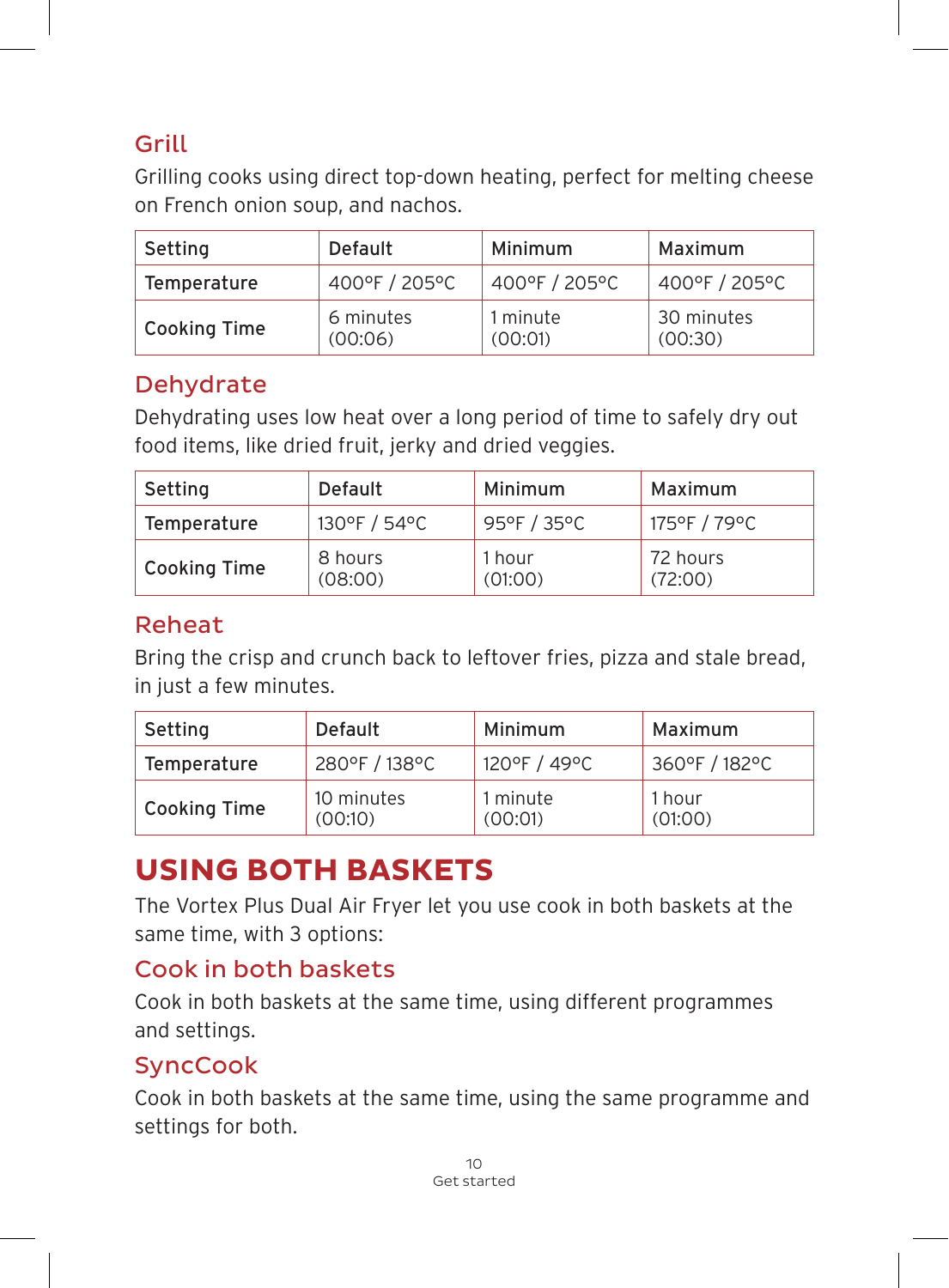# SyncFinish

Cook in both baskets at the same time, using different programmes and settings for each, but finish cooking at the same time.

#### How to cook in both baskets

- 1. Follow the instructions for Cooking on page 6 and any specific instructions for the smart programme you want to use.
- 2. Set up your first programme in the left basket (select 1), including any changes to time and temperature settings if you want.
- 3. Press 2 to start setting up a second smart programme in the right basket including any changes to time and temperature settings if you want.
- 4. Then press Start and continue following the instructions for Cooking.

*You can also start the first programme in the right basket (select 2) and then set up the left basket (select 1).*

#### How to SyncCook

- 1. Follow the instructions for Cooking on page 6 and any specific instructions for the smart programme you want to use.
- 2. After you've set up your first programme (in either basket) but before pressing Start, press SyncCook.

*The SyncCook icon displays.*

3. Then press Start and continue following the instructions for Cooking.

#### *About SyncCook*

- *You can change the cooking time and temperature settings for both baskets (SyncCook will remain ON) by adjusting the cooking time or temperature.*
- *You can change the cooking time and temperature settings for either basket (SyncCook will turn OFF) by pressing 1 or 2 to select a basket to change and then adjusting the cooking time or temperature.*
- *If you remove one basket during cooking, the other basket will keep cooking. The display will still show the SyncCook icon, but the cooking times will be different in the two baskets.*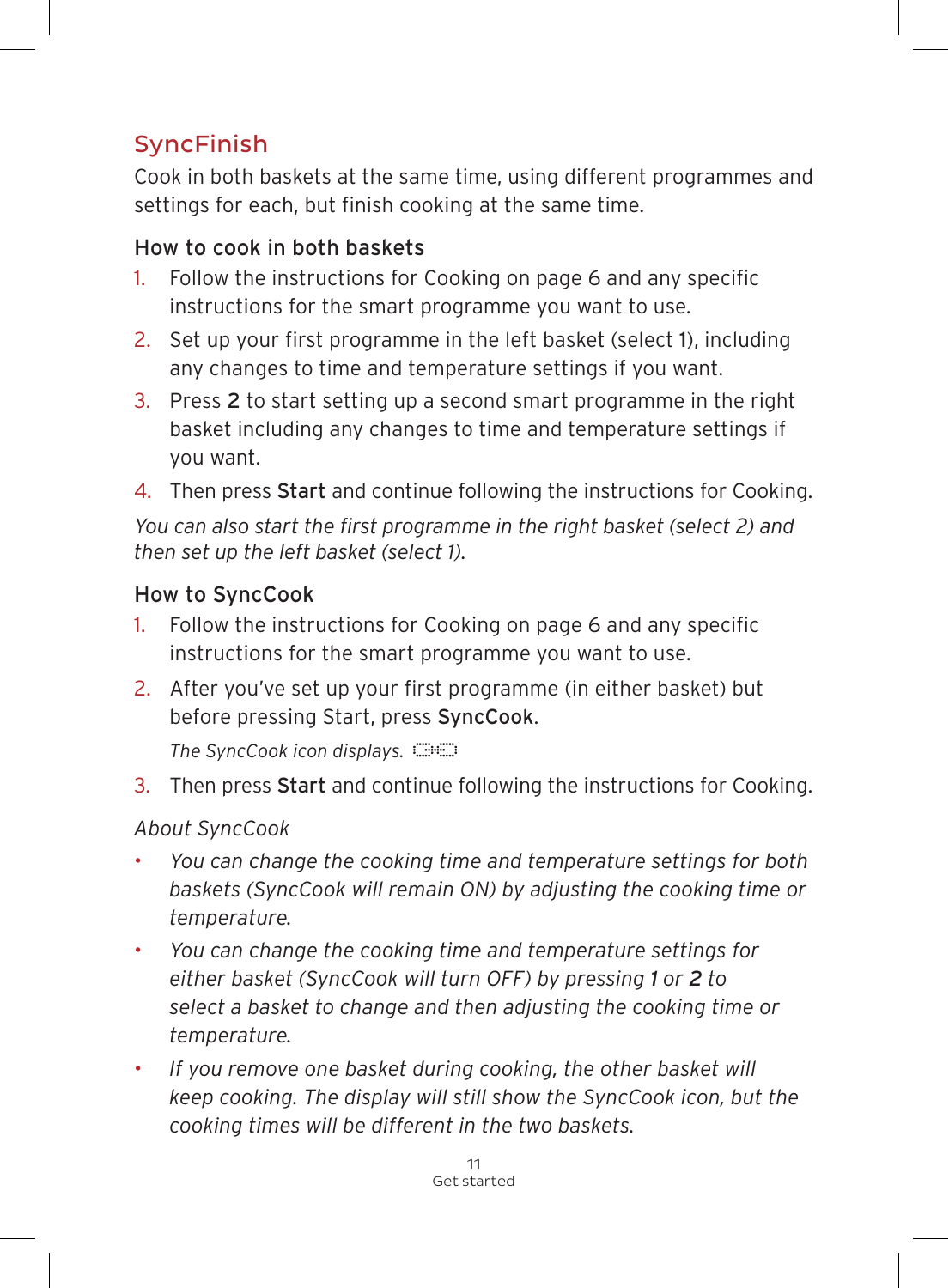#### How to SyncFinish

- 1. Follow the instructions for Cooking on page 7 and any specific instructions for the smart programme you want to use.
- 2. Set up your first programme in either basket (select 1 or 2) including any changes to time and temperature settings if you want.
- 3. Press 1 or 2 to select the other basket and start setting up a smart programme in that basket, including any changes to time and temperature settings if you want.
- 4. Press SyncFinish.

*The SyncFinish icon displays.*

5. Press Start and continue following the instructions for Cooking.

*The air fryer will calculate the cooking times and start cooking each basket at the appropriate time so they finish together.*

*About SyncFinish*

• *If you need to remove one of the baskets during cooking, cooking in the other basket will pause to keep the two in sync.*

# Ending SyncCook

You can end SyncCook at any time to make changes to one or both cooking programmes.

1. Press 1 or 2 to select the basket you'd like to make changes to.

*SyncCook stops and the icon no longer displays.*

- 2. Adjust the cooking time or temperature settings and press the Control Dial to confirm the changes.
- 3. Press Start to continue cooking, with each basket cooking with its own programme and settings.

# Ending SyncFinish

You can end SyncFinish if you need to make changes to the cooking programmes by pressing Cancel. After that, reselect a programme and settings for each basket.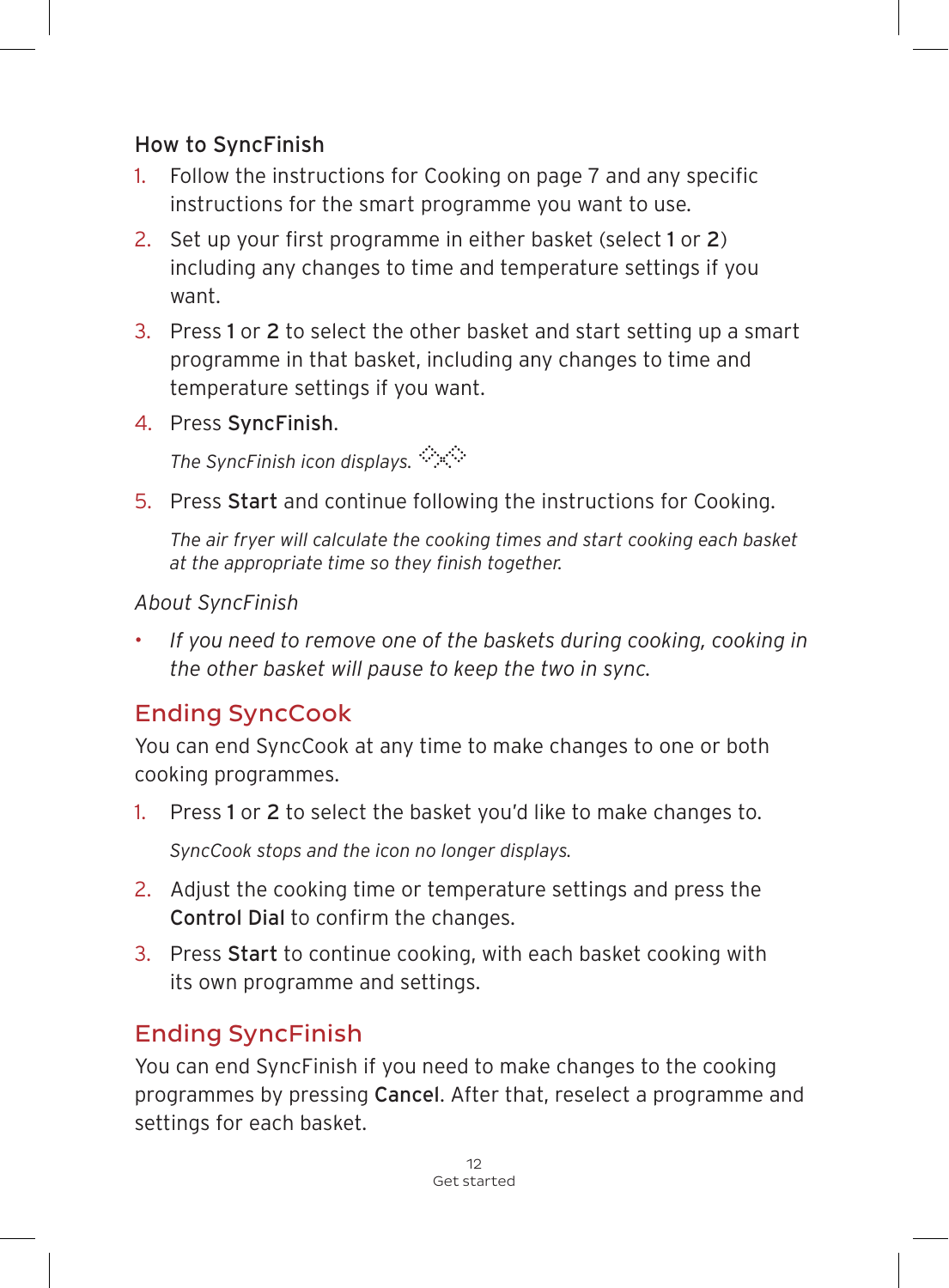# **CLEANING**

Clean after each use. Always let all parts cool to room temperature before cleaning. Before use or storing, make sure all surfaces are dry.

# **AWARNING**

To prevent electric shock, unplug before cleaning.

DO NOT immerse power cord, plug or the appliance in water or other liquid, which may result in electric shock.

| Part                          | <b>Cleaning instructions</b>                                                                                                                                                                                                                                                                                                                                                                                                                                                                                                   |
|-------------------------------|--------------------------------------------------------------------------------------------------------------------------------------------------------------------------------------------------------------------------------------------------------------------------------------------------------------------------------------------------------------------------------------------------------------------------------------------------------------------------------------------------------------------------------|
| Cooking trays                 | • Dishwasher safe.*<br>• The cooking trays have a non-stick coating. Avoid using<br>metal utensils when cleaning.                                                                                                                                                                                                                                                                                                                                                                                                              |
| Removable air<br>fryer basket | • Clean with a sponge or cloth and warm water and dish<br>soap, then rinse well. Ensure that all grease and food<br>debris are removed.                                                                                                                                                                                                                                                                                                                                                                                        |
|                               | • After cooking, wait to wash the basket until it returns to<br>room temperature. This will reduce fogging of the<br>ClearCook windows.                                                                                                                                                                                                                                                                                                                                                                                        |
|                               | • If water is trapped in a ClearCook window after cleaning,<br>it will need time to evaporate. This could take up to 24<br>hours. Running the basket in a short cooking cycle will<br>speed up this process.                                                                                                                                                                                                                                                                                                                   |
|                               | • The baskets have a non-stick coating. Avoid using metal<br>utensils when cleaning.                                                                                                                                                                                                                                                                                                                                                                                                                                           |
| Cooking<br>chamber            | • Clean with a damp cloth and mild dish soap.<br>• Always check the heating coil and cooking chamber walls<br>for oil splatter and food debris, and clean as needed.<br>• Ensure the heating coil is dry before turning on the air fryer.<br>• To remove baked-on grease and food residue from the<br>cooking chamber, spray with a mixture of baking soda<br>and vinegar and wipe clean with damp cloth. For stubborn<br>stains, allow the mixture to sit on the affected area for<br>several minutes before scrubbing clean. |
| Power cord                    | • Clean with a soft, damp cloth or sponge. Wipe dry.                                                                                                                                                                                                                                                                                                                                                                                                                                                                           |